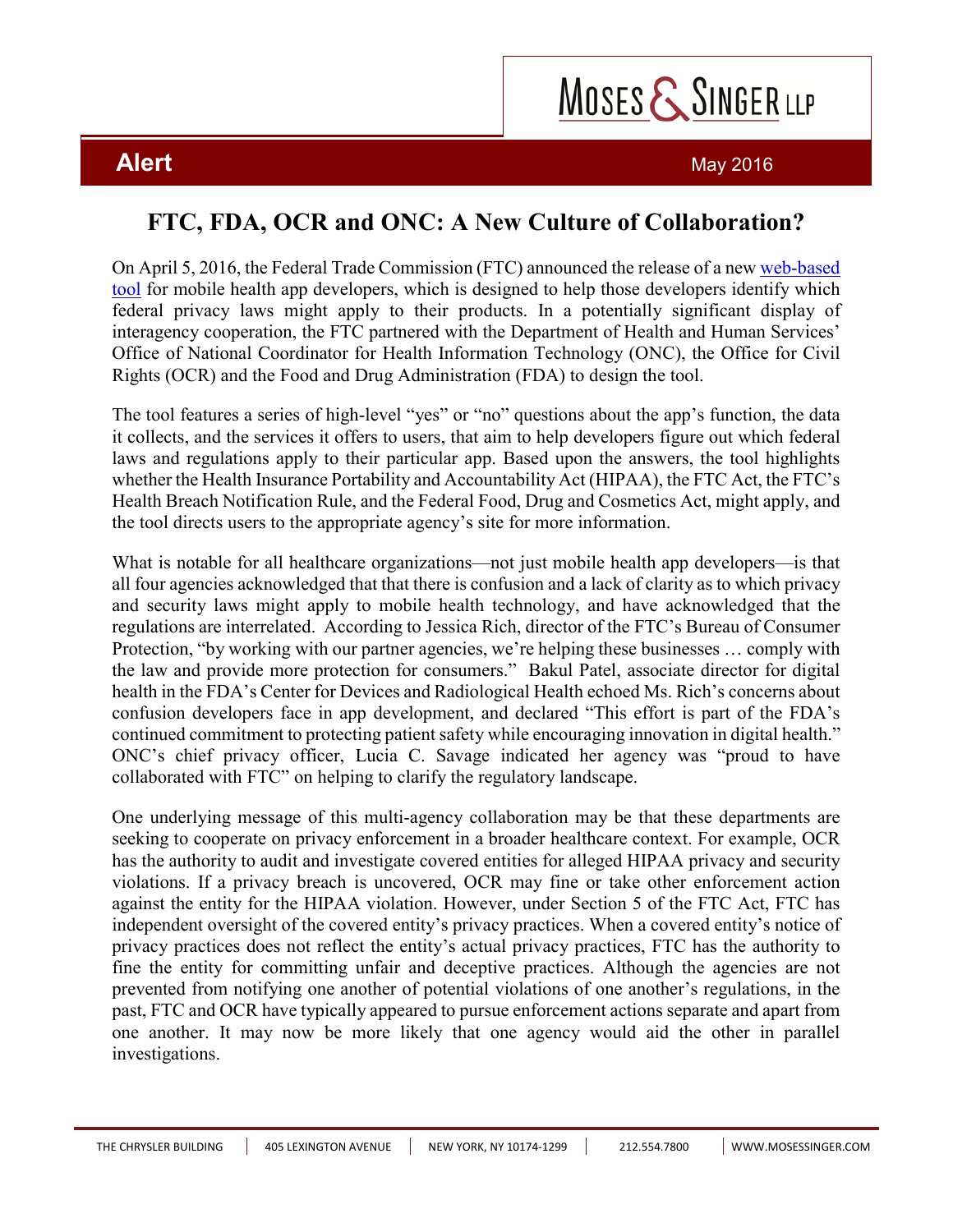# MOSES & SINGER LLP

### **Alert** May 2016

The release of the new decision tool also reflects an overall trend toward increased regulatory oversight of health data privacy and security generally. As part of this increased scrutiny, OCR, ONC and FDA regulators may now be more cognizant of potential deceptive practices, and FTC may be more cognizant of potential HIPAA or other privacy breaches. The long-range implications of this inter-agency alliance are clear: all healthcare and healthcare-related entities will need to take an integrative approach to evaluating the impact of FTC, FDA and HIPAA privacy and security regulations on their businesses.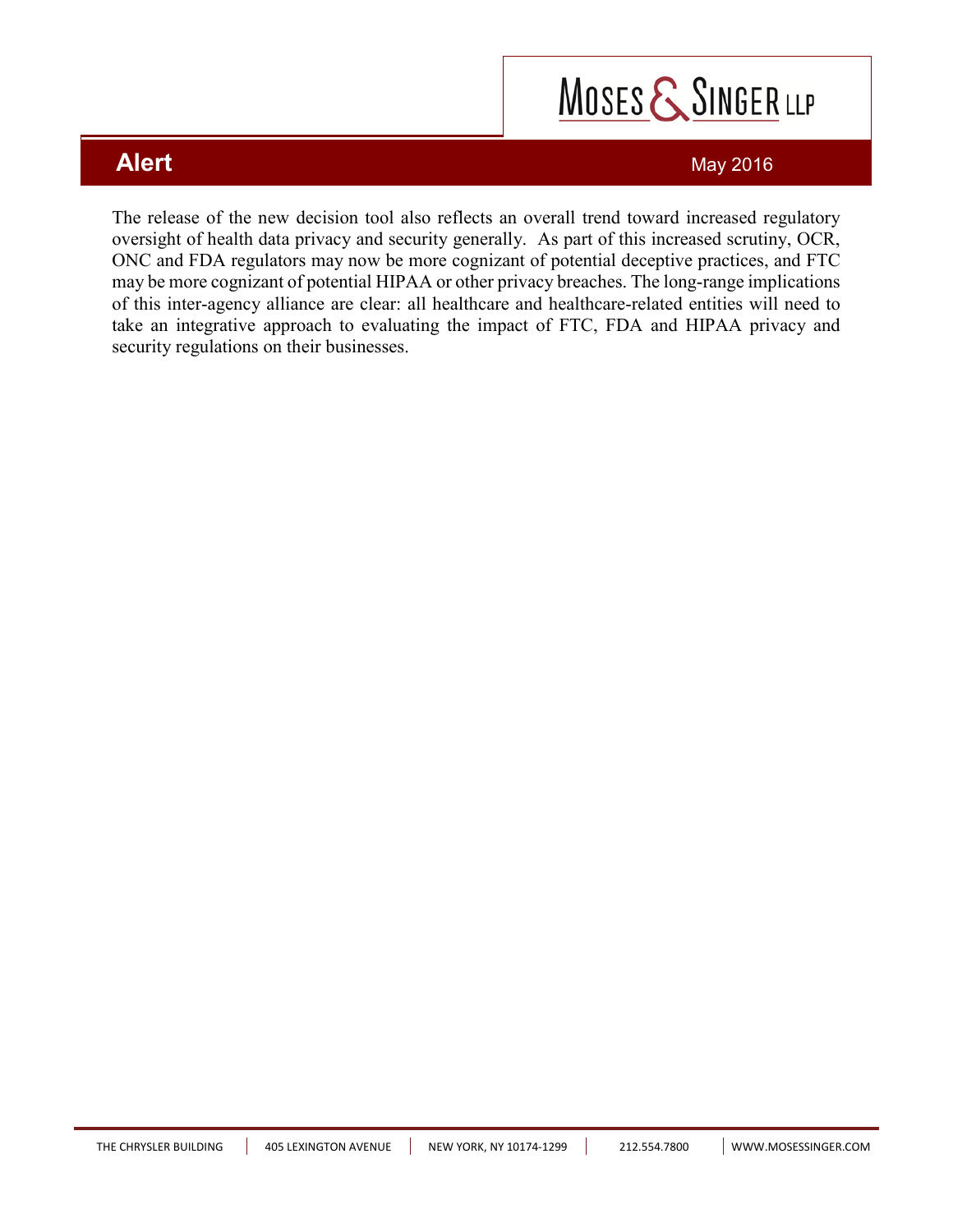# MOSES & SINGER LLP

Since 1919, Moses & Singer has provided legal services to diverse businesses and to prominent individuals and their families. Among the firm's broad array of U.S. and international clients are leaders in banking and finance, entertainment, media, real estate, healthcare, advertising, and the hotel and hospitality industries. We provide cost-effective and result-focused legal services in the following areas:

- Accounting Law Practice
- Advertising
- **Asset Protection**
- Banking and Finance
- Business Reorganization, Bankruptcy and Creditors' Rights
- Corporate/M&A
- Corporate Trust
- Equipment Lease Financing
- **Family Offices**
- Global Outsourcing and Procurement
- **Healthcare**
- Hospitality, Food Service and Restaurants
- Income Tax
- Intellectual Property
- Internet/Technology
- Labor, Employment & Employee Benefits
- Legal Ethics & Law Firm Practice
- **Litigation**
- Matrimonial and Family Law
- Privacy and Cybersecurity
- Private Funds
- Promotions
- **Real Estate**
- Securities and Capital Markets
- Securities Litigation
- Sports & Entertainment
- Trusts and Estates
- White Collar Criminal Defense and Government Investigations



Moses & Singer LLP is the New York City law firm member of the MSI Global Alliance (MSI). MSI is one of the world's leading international alliances of independent legal and accounting firms, with over 250 member firms in 100 countries - www.msiglobal.org.

> Moses & Singer LLP The Chrysler Building 405 Lexington Avenue New York, NY 10174-1299 Tel: 212.554.7800, Fax: 212.554.7700

> 2200 Fletcher Avenue Fort Lee, NJ 07024 Tel: 201.363.1210, Fax: 201.363.9210 Abraham Y. Skoff, Esq. Managing Attorney for New Jersey

> 10 Cuttermill Road – Suite 201 Great Neck, NY 11021 Tel: 516.498.8828, Fax: 516.498.8810 James Alterbaum, Esq. Managing Attorney for Long Island